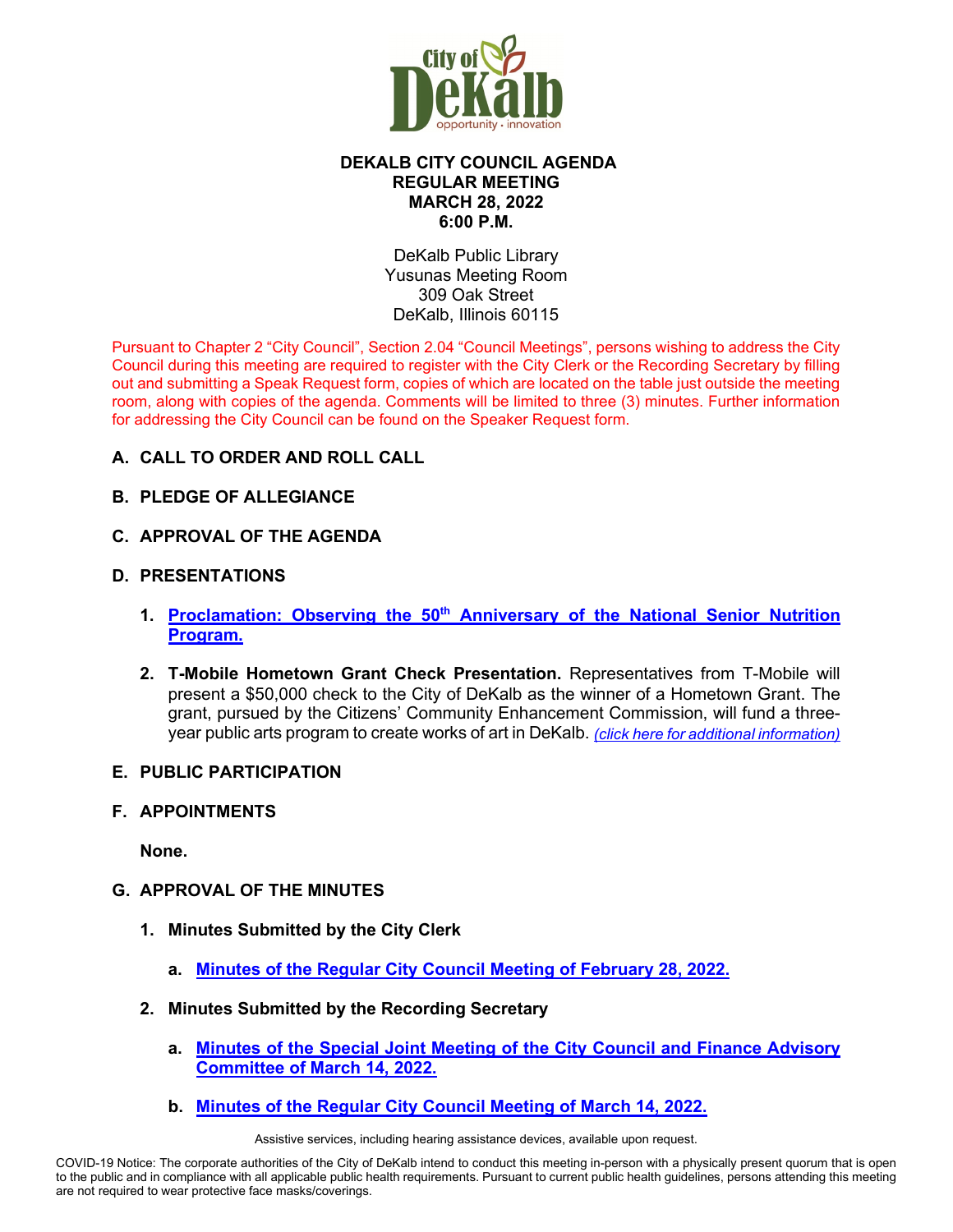#### **H. CONSENT AGENDA**

- **1. [Accounts Payable and Payroll through March 14, 2022, in the Amount of](https://www.cityofdekalb.com/DocumentCenter/View/13729/7-APP-032822)  [\\$1,772,268.02.](https://www.cityofdekalb.com/DocumentCenter/View/13729/7-APP-032822)**
- **2. [Investment and Bank Balance Summary through January](https://www.cityofdekalb.com/DocumentCenter/View/13730/8-IBB-Jan-2022) 2022.**
- **3. [Year-to-Date Revenues and Expenditures through January](https://www.cityofdekalb.com/DocumentCenter/View/13731/9-YTD-Rev-Exp-Jan-2022) 2022.**
- **4. [Freedom of Information Act \(FOIA\) Report February 2022.](https://www.cityofdekalb.com/DocumentCenter/View/13732/10-FOIA-Rpt-Feb-2022)**
- **5. Resolution 2022-029 Authorizing an Agreement with the DeKalb Community Unit School District No. 428 to Provide Emergency Medical Services for DeKalb High School Home Football Games for the 2022-2023 School Year.**

City Manager's Summary: The DeKalb Fire Department provides emergency medical services at DeKalb High School home football games. The attached resolution continues that longstanding practice at the same basic terms as in 2021. The City will be reimbursed \$550 per event in exchange for one (1) ambulance staffed with two (2) off-duty paramedics. Fire personnel who work such events are paid at the 7(g) hourly rate (an overtime rate that is less than the rates for work normally performed by IAFF members).

**City Council approval is recommended.** *[\(click here for additional information\)](https://www.cityofdekalb.com/DocumentCenter/View/13733/11-Res-2022-029)*

**I. PUBLIC HEARINGS**

**None.**

# **J. CONSIDERATIONS**

#### **1. Consideration of the Compensation of Volunteer Members of DeKalb Boards, Commissions and Committees.**

City Manager's Summary: The DeKalb Municipal Code does not authorize the compensation of any of the citizens who serve voluntarily on DeKalb's 14 boards and commissions. Excluding staff and Council liaisons and allowing for occasional vacancies, these boards, commissions, and committees involve 85-90 local citizens in monthly and sometimes biweekly meetings.

However, as reported at a January Council meeting, members of two City commissions, the Planning and Zoning Commission (PZC) and the Board of Fire and Police Commissioners (BFPC), had been receiving a token compensation for some years. Specifically, BFPC members received \$10 per meeting if they attended and PZC members received \$25 per meeting. These payments had apparently been authorized by department heads and baked into monthly payables lists. No one currently employed by the City was responsible for this "consideration," which came as a surprise to many.

In the past 30 days the City Manager has appeared before both the BFPC and the PZC in public session to discuss the matter of their compensation. All commissioners agreed that the token compensation was not an incentive to volunteer or participate, and all agreed that their future participation did not hinge on a level of compensation that had no relation

Assistive services, including hearing assistance devices, available upon request.

COVID-19 Notice: The corporate authorities of the City of DeKalb intend to conduct this meeting in-person with a physically present quorum that is open to the public and in compliance with all applicable public health requirements. Pursuant to current public health guidelines, persons attending this meeting are not required to wear protective face masks/coverings.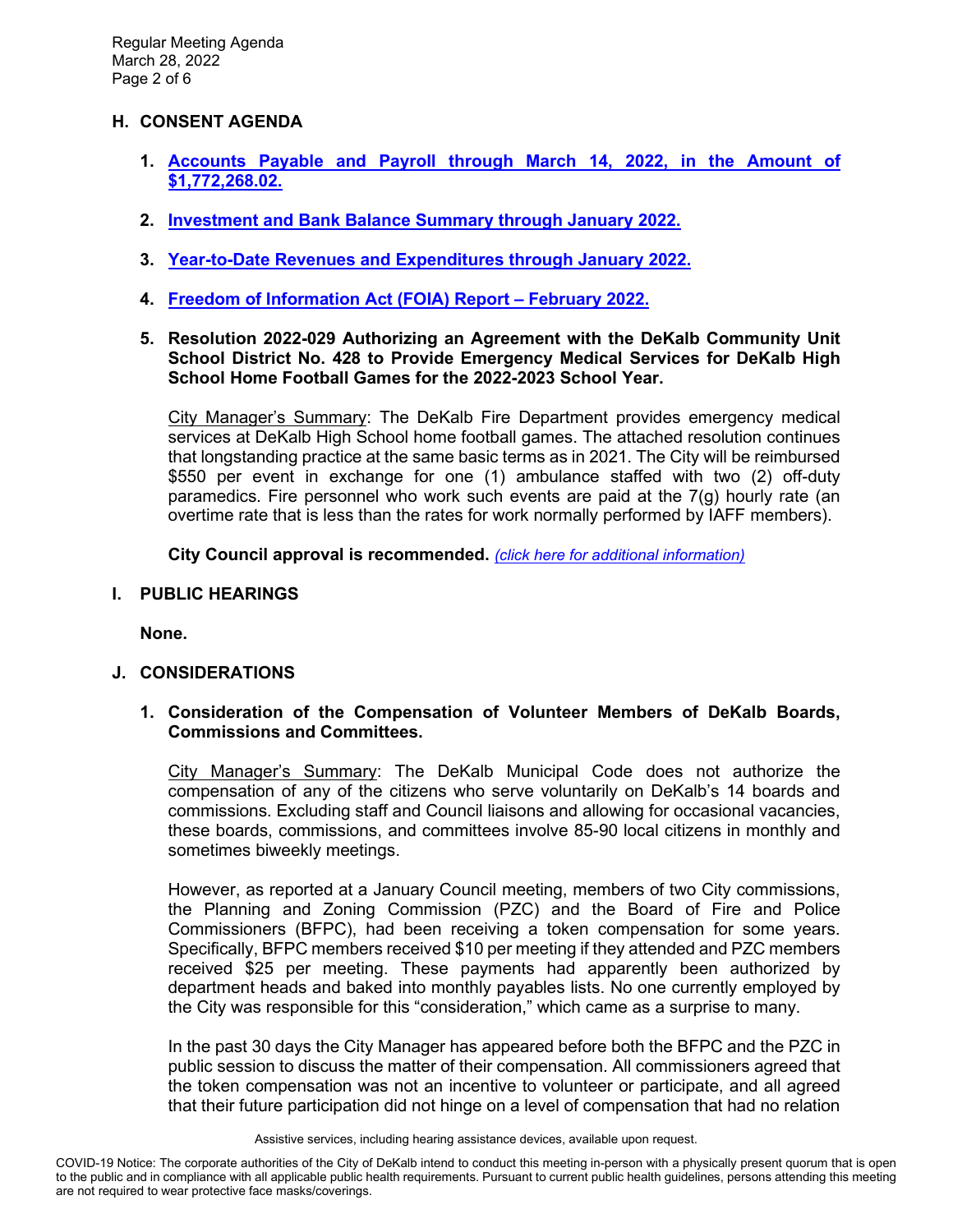to actual time or effort. The two commissions were unanimous in supporting the City Manager's recommendation to cease any further compensation outside of per diem payments for irregular outside training events authorized by the City Manager.

The City Manager is seeking Council concurrence in behalf of this approach so the appropriate adjustments can be made in the City's financial processes. There is no formal rescission to consider because there is no resolution or ordinance already touching on this matter.

#### **K. RESOLUTIONS**

#### **1. Resolution 2022-030 Authorizing the Waiver of Competitive Bids and Awarding a Contract to Kaskaskia Engineering Group, LLC in the Lump-Sum Amount of \$400,000 for Sidewalk Ramp Construction within the Knolls Subdivision.**

City Manager's Summary: As City Engineer Zac Gill writes in his background memorandum, City capital funds are dedicated toward sidewalk repairs and re-paving in the Knolls subdivision this summer. Before the re-surfacing can occur, concrete repairs are necessary at nearly all the street corners to bring the handicap ramps up to current Americans with Disabilities Act (ADA) standards.

 Part of the funding for this project is derived from the \$1.4 million Department of Commerce and Economic Opportunity (DCEO) Grant supported by State representatives Tom Demmer and Jeff Keicher in 2020. The first \$1 million of that grant has been expended in the construction of the new Afton Road on the east side of the Meta campus. One requirement of the DCEO grant was to include one or more certified Disadvantaged Business Enterprise (DBE) firms in either the design or construction of all work funded by the DCEO grant, for a minimum of 25% of the total value of the grant (or \$350,000). For the Afton Road design and construction, no DBE firms were responsive. Accordingly, of the remaining \$400,000 in DCEO grant funds, essentially all must be purposed toward the work of certified DBE firms.

 The City Engineer's estimate of cost for the ADA-compliance sidewalk work and associated construction engineering in the Knolls is about \$400,000. From the prequalified list of DBE firms one was responsive in terms of the concrete work: Kaskaskia Engineering Group, LLC, of Geneva, Illinois. The firm has a strong record of satisfactory ADA-compliant work within state cost estimates. To meet the state grant requirements and to get the concrete work done in a timely fashion, the City Engineer is recommending the waiver of bidding and the award of the ADA-compliance work for a lump sum of \$400,000.

**City Council approval is recommended.** *[\(click here for additional information\)](https://www.cityofdekalb.com/DocumentCenter/View/13734/12-Res-2022-030)*

#### **2. Resolution 2022-031 Authorizing an Engineering Services Agreement with Fehr-Graham & Associates, LLC for Construction Engineering of 2,800 Feet of Water Main on N. Thirteenth Street in an Amount Not to Exceed \$51,500.**

City Manager's Summary: The attached engineering services agreement with Fehr-Graham & Associates, LLC (Fehr-Graham) authorizes spending not to exceed \$51,500 for construction engineering services related to water main replacement along N.

Assistive services, including hearing assistance devices, available upon request.

COVID-19 Notice: The corporate authorities of the City of DeKalb intend to conduct this meeting in-person with a physically present quorum that is open to the public and in compliance with all applicable public health requirements. Pursuant to current public health guidelines, persons attending this meeting are not required to wear protective face masks/coverings.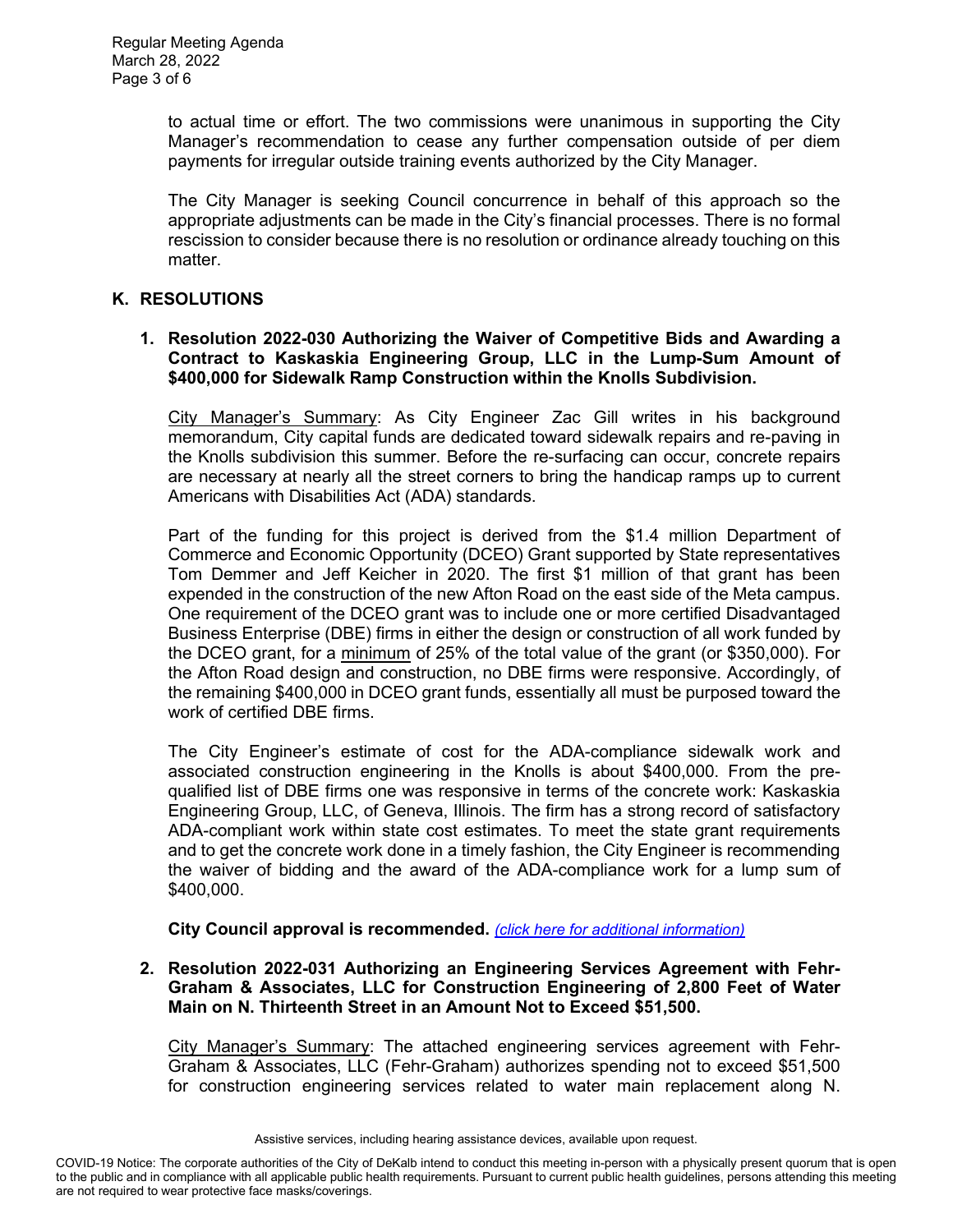Thirteenth Street. The proposal is consistent with the cost normally associated with engineering oversite for a project of this size.

**City Council approval is recommended.** *[\(click here for additional information\)](https://www.cityofdekalb.com/DocumentCenter/View/13735/13-Res-2022-031)*

**3. Resolution 2022-032 Awarding a Bid to Performance Construction Engineering in the Amount of \$1,027,731 for 3,139 Feet of Water Main Replacement on N. Fourteenth Street Between Clark Street and Dresser Road with Staff Authority to Approve Change Orders Up to \$1,063,701.** 

City Manager's Summary: On March 14, the Council approved award of a contract to replace 2,384 feet of water main on N. Thirteenth Street between Clark Street and Sycamore Road to Performance Construction Engineering. Bids have now been opened for a similar water main replacement project on N. Fourteenth Street. The Utility Department recommends award of the contract for the replacement of 3,139 feet of water main between Clark Street and Dresser Road on N. Fourteenth Street to Performance Construction Engineering (PCE) in the amount of \$1,027,731 with staff authority to approve change orders up to \$1,063,701.

Similar to the conditions on N. Thirteenth Street, the existing water main along N. Fourteenth Street between Clark Street and Dresser Road is a combination of four-inch and six-inch cast iron main originally installed in 1955. The water main has had numerous breaks over the years causing water service disruptions to residents within the affected area. The Utility Department recommends replacing the main with a new eight-inch ductile iron water main to insure a safe and reliable water supply with adequate fire flow. The roadway is scheduled to be resurfaced in 2022 as part of the City's Street Maintenance Program.

A Request for Bids (RFB) was released on February 11, 2022. The RFB included two alternates. Alternate Bid #1 included replacement of concrete curb disturbed during water main and service line installations. This would help facilitate roadway resurfacing scheduled upon completion of the water main replacement. Alternate Bid #2 included replacement of various sewer laterals and was added at the request of the Kishwaukee Water Reclamation District (KWRD). Alternate Bid #2 will not be included under the City's contract. KWRD will work directly with PCE to formulate a separate contract based on the Alternate #2 bid.

| <b>Company Name</b>           | <b>Base Bid</b> | Alternate #1<br><b>Replacement</b><br>of Curb<br><b>Disturbed</b><br><b>During</b><br><b>Excavation</b> | Alternate #2<br>Replacement<br>of Sewer<br>Laterals in<br><b>Various</b><br>Locations | <b>Total Bid</b><br><b>Base Bid and</b><br><b>Alternate #1 Only</b> |
|-------------------------------|-----------------|---------------------------------------------------------------------------------------------------------|---------------------------------------------------------------------------------------|---------------------------------------------------------------------|
| Performance Construction Eng. | \$987,075       | \$40,656                                                                                                | \$310,225                                                                             | \$1,027,731                                                         |
| N-Trak                        | \$1,000,391.91  | \$34,122                                                                                                | \$335,125                                                                             | \$1,034,513.91                                                      |
| Elliott & Wood                | \$1,040,000     | \$29,040                                                                                                | \$422,375                                                                             | \$1,069,040                                                         |
| H. Linden & Sons              | \$1,129,145     | \$24,684                                                                                                | \$444.000                                                                             | \$1,153,829                                                         |

The following bids were received and publicly opened on March 15, 2022:

Assistive services, including hearing assistance devices, available upon request.

COVID-19 Notice: The corporate authorities of the City of DeKalb intend to conduct this meeting in-person with a physically present quorum that is open to the public and in compliance with all applicable public health requirements. Pursuant to current public health guidelines, persons attending this meeting are not required to wear protective face masks/coverings.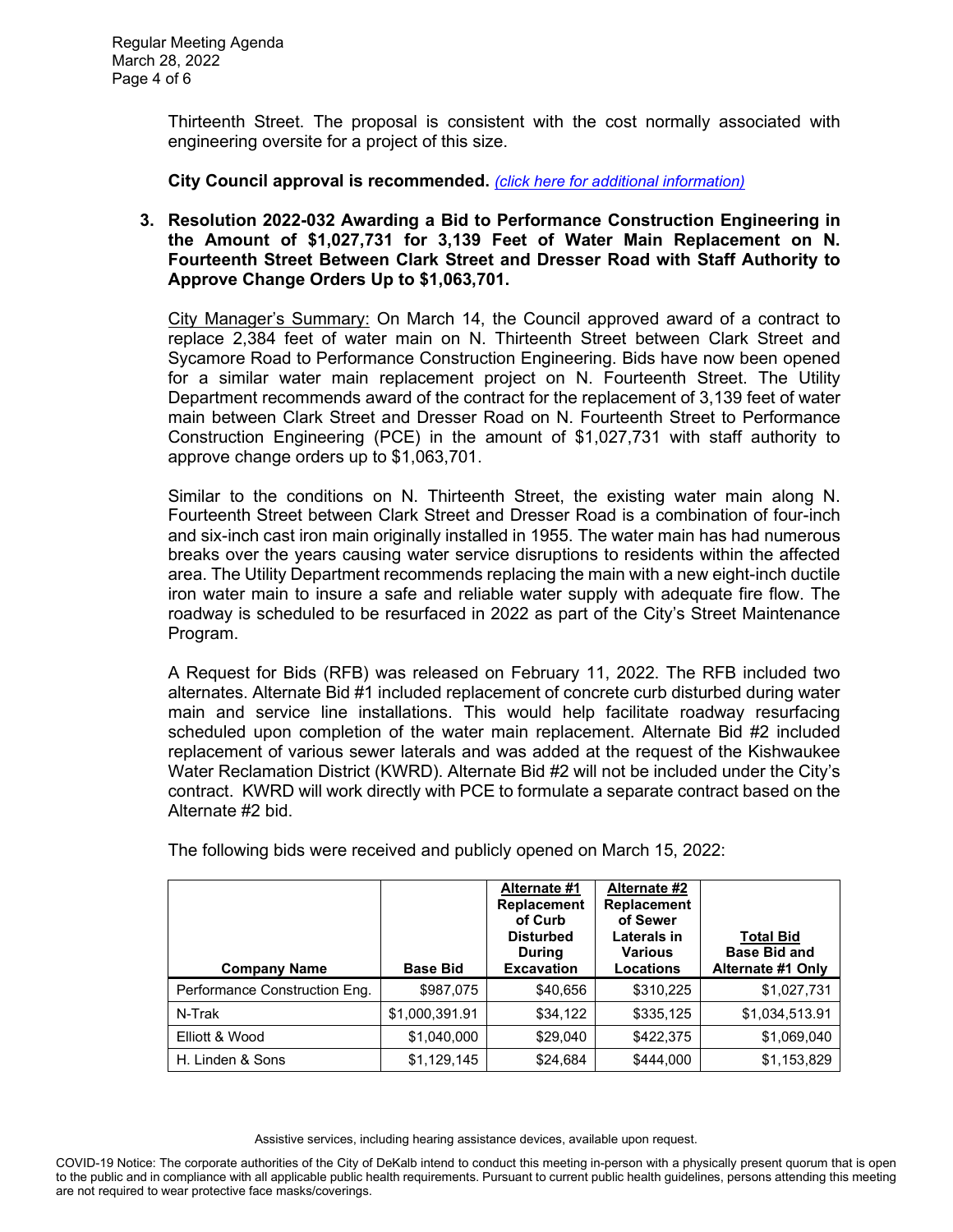The lowest responsible bid was submitted by Performance Construction Engineering with a base bid amount of \$987,075 and an Alternate #1 bid of \$40,656 for a total bid of \$1,027,731 (Exhibit B). This amount is \$14,208 more than the engineering estimate of \$1,013,523. Bryan Faivre and the Utility department staff are also recommending Council authority to approve change orders up to \$1,063,701, or an increase of 3.5% (\$35,970) over the bid amount. The 3.5% contingency request is modeled after the Illinois Environmental Protection Agency's contingency allowance for loan-funded projects to pay for unforeseen work items. Although it is difficult to predict contingency costs, a 3.5% amount should be adequate for the scope of this project.

The approved FY2022 Water Fund budget includes \$1,590,000 under line item 620-00- 00-650-85000 for water main work. **Combining the Council-approved water main replacement along N. 13th Street in the amount of \$641,892 with the bid received for N. Fourteenth Street in the amount of \$1,027,731, the total water main replacement cost would equal \$1,669,623. This amount is \$79,623 over the FY2022 approved water main budget of \$1,590,000**. Re-bidding the N. Fourteenth Street work is not expected to produce a better price. The Fund 620 reserve can digest the difference and an FY2022 budget amendment will be brought to the Council in about 90 days to clean up the difference long before significant project spending occurs.

**City Council approval is recommended.** *[\(click here for additional information\)](https://www.cityofdekalb.com/DocumentCenter/View/13736/14-Res-2022-032)*

**4. Resolution 2022-033 Authorizing an Engineering Services Agreement with Fehr-Graham & Associates, LLC for Construction Engineering of 3,136 Feet of Water Main on N. Fourteenth Street in an Amount Not to Exceed \$61,900.**

City Manager's Summary: The attached engineering services agreement with Fehr-Graham & Associates, LLC (Fehr-Graham) authorizes spending not to exceed \$61,900 for construction engineering services related to water main replacement along North Fourteenth Street. The proposal is consistent with the cost normally associated with engineering oversite of a project of this size.

**City Council approval is recommended.** *[\(click here for additional information\)](https://www.cityofdekalb.com/DocumentCenter/View/13737/15-Res-2022-033)*

**5. Resolution 2022-034 Approving an Amendment to the Collective Bargaining Agreement with the DeKalb Fraternal Order of Police, Lodge #115, Illinois Fraternal Order of Police Labor Council, Article 5 "Holidays", Section A, "Base Holiday Entitlement," and Section B, "Holiday Accrual for New Members."**

City Manager's Summary: On July 12, 2021, the City Council approved Ordinance 2021- 025 which amended the City's holiday schedule to recognize June Nineteenth ("Juneteenth") as an official paid employee holiday. Juneteenth had been declared a federal holiday on June 17, 2021, to commemorate the day (June 19, 1865) when Union General Gordon Granger and a contingent of about 2,000 Union troops brought news of emancipation to one of the deepest parts of the former Confederacy in Galveston, Texas. This resolution officially updates the FOP contract to reflect that Council decision.

Specifically, Sections A and B of Article 5 of the Agreement will be amended to increase the number of hours of vacation from 112 to 120 in lieu of holiday time off, for both new members and current members of the bargaining group. Since Police officers typically

Assistive services, including hearing assistance devices, available upon request.